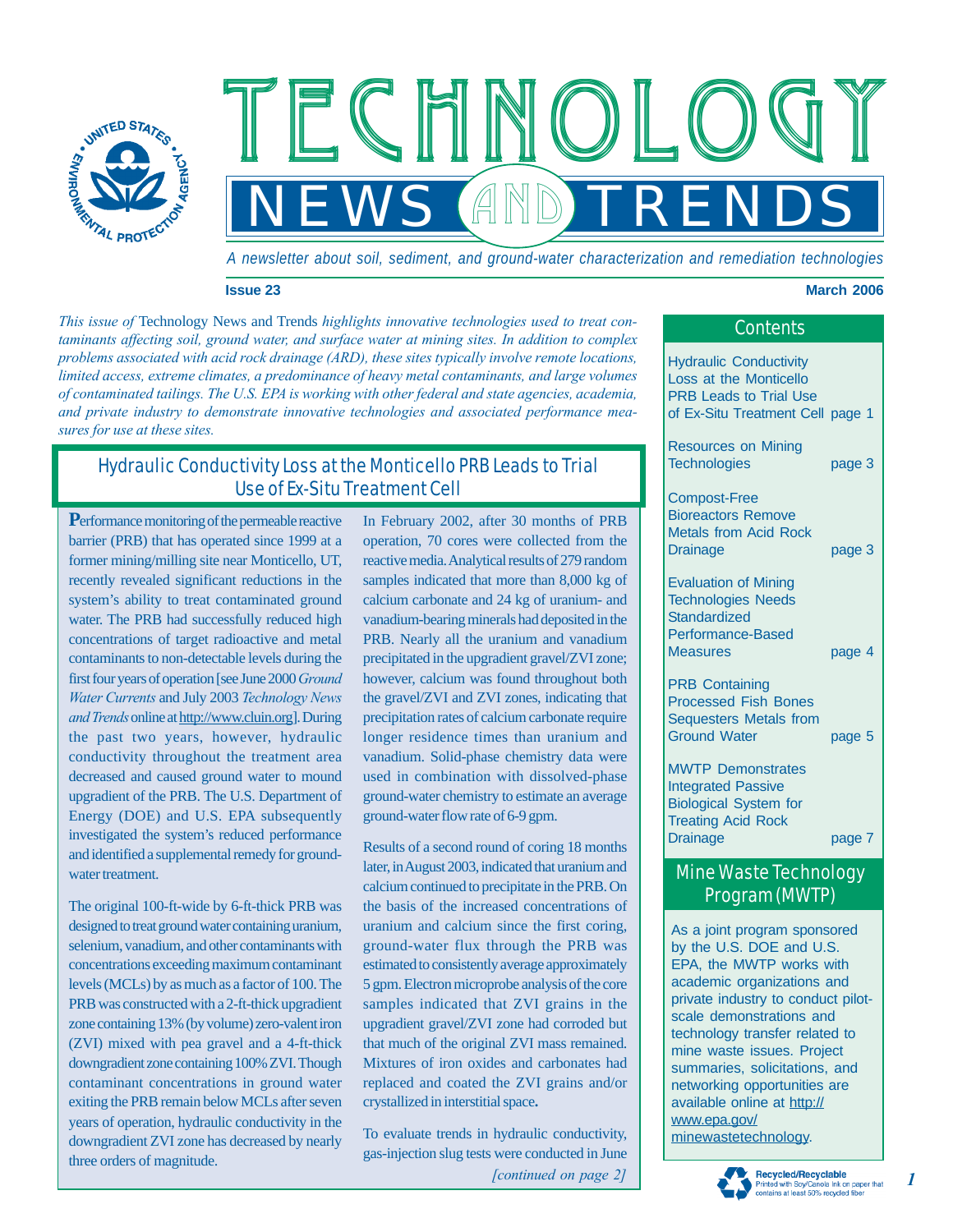

#### *[continued from page 1]*

2000, August 2003, November 2004, and November 2005. The number of wells tested in each event varied from 30 to 45. Tests revealed that hydraulic conductivity values had remained nearly constant within the upgradient alluvium and the gravel/ZVI zone but decreased 3 orders of magnitude in some wells within the ZVI zone during this period (averages shown in Figure 1).

After 44 months of PRB operation, upgradient ground-water mounding had advanced to approximately 1 foot of ground surface. As a result, an extraction well immediately upgradient of the PRB (within the area of mounded ground water) and a supplemental ex-situ treatment cell were installed last June to help alleviate the mounding and ensure continued treatment of ground water*.* The treatment cell consists of a 6-ft-diameter by 5 ft-deep concrete cylinder located immediately downgradient of the existing PRB.

On the basis of earlier site-specific tests showing enhanced longevity of a gravel/ZVI mixture over ZVI alone, the cell's reactive medium consists of 2 tons of ZVI mixed with pea gravel (Figure 2). Contaminated ground water is pumped into the bottom of the treatment cell and allowed to flow up through the reactive media at a typical flux of 4-5 gpm. Real-time measurements of influent pressure, flow rates, ground-water levels, and pH of the system are recorded every 5 minutes and transmitted to the DOE Office of Legacy Management in Grand Junction, CO, for evaluation.

Ground-water levels upgradient of the PRB decreased from nearly ground surface to 5 feet below ground surface (bgs) within five months of treatment cell operation, and hydraulic conductivity of the treatment cell has not changed since the cell installation. Analysis of weekly and monthly ground-water samples indicates that uranium concentrations entering the system range from  $100$  to  $250 \mu g/L$  and that effluent water is meeting State of Utah groundwater standards for uranium (less than 45 µg/L). Concentrations of selenium currently



decrease from 25 µg/L in the cell influent to 0.7 µg/L in the effluent.

The site ground-water flow model predicts that the contaminant plume will move downgradient of the PRB by 2015. Due to the PRB's current function as a physical barrier, its use will continue for source control and to provide a mound of ground water to feed the treatment cell. PRB coring will be conducted this spring to observe mineralization that now causes nearly complete blockage of groundwater flow. High concentrations of dissolved salts in the ground water are partially responsible for the mineralization in the ZVI zone, which causes the reduction in hydraulic conductivity and imminent failure of the PRB. Although design-phase treatability studies had indicated the potential for mineral precipitation, the use of gravel-dominated media in the upgradient zone was expected to increase the likelihood that the PRB would function for the 10-15 years needed to flush contaminants from the aquifer.

Long-term results indicate that the PRB effectively treated ground water for approximately four years. Limited data from operation of the supplemental treatment cell indicate that the system may be capable of treating contaminated ground-water flux to an extent similar to the PRB's. The treatment cell has treated 700,000 gallons of contaminated ground water during its first six months of operation, while the PRB treated approximately 8.2 million gallons of water during its six years of operation.

Cost analysis indicates that treatment cell construction was completed for approximately \$50,000 versus more than \$1million for PRB construction. To achieve a comparable level of confidence, performance monitoring also will cost significantly less for the treatment cell than for the PRB. In addition, treatment cell decommissioning costs are estimated at less than \$5,000 while PRB decommissioning costs are estimated at more than \$50,000.

Due to the hydrogeological conditions and economics, the U.S. DOE and EPA will consider replacing the ZVI reactive media in *[continued on page 3]*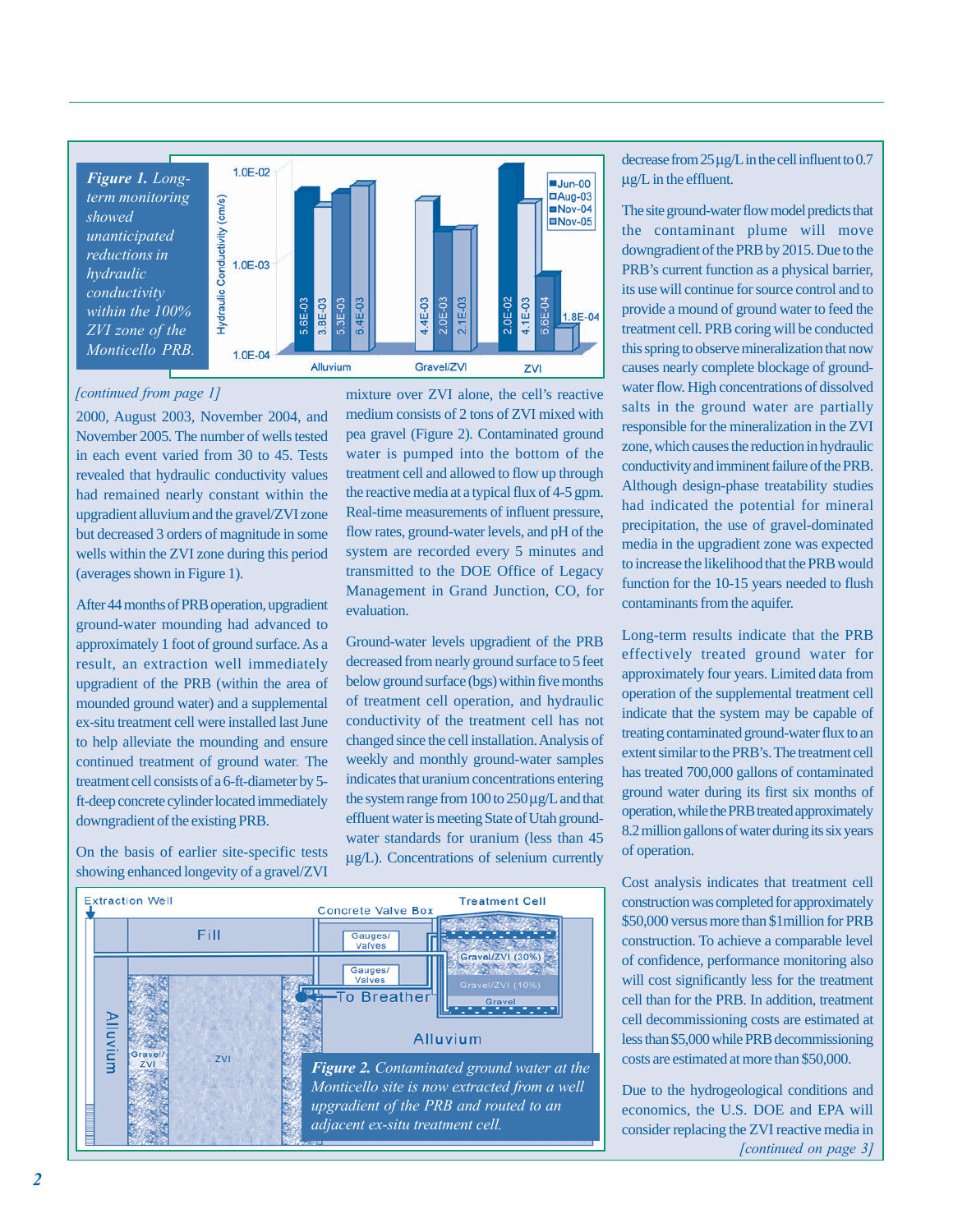the treatment cell (for less than \$2,000) when the cell no longer adequately treats the contaminants of concern (uranium and vanadium) or when hydraulic conductivity in the cell decreases and causes mounding

upgradient of the PRB. Replacement of reactive *[continued from page 2] 6662), Tim Bartlett, S.M. Stoller Corp.* material in the PRB gate, which would cost approximately \$700,000, is not considered a viable alternative.

> *Paul Mushovic U.S. EPA Region 8 (mushovic.paul@epa.gov or 303-312-*

*(tim.bartlett@gjo.doe.gov or 970-248- 7741), and Stan Morrison, Ph.D., S.M. Stoller Corp. (stan.morrison@gjo.doe.gov or 970-248-6373)*

## Resources on Mining Technologies

- *Abandoned Mine Lands (AML) Web Page:* This on-line resource [\(http://www.epa.gov/aml\)](http://www.epa.gov/aml) is updated by the U.S. EPA regularly in order to provide a comprehensive source of AML information such as federal and state policies, technical guidance, and site inventories.
- *Hard Rock 2006–Sustainable Modern Mining Applications***:** The U.S. EPA Office of Research and Development (ORD)/NRMRL will hold this conference on November 14-16, 2006, in Tucson, AZ, to discuss sustainable opportunities for extraction and utilization of mining resources. Conference abstracts are due April 7, 2006. More information is available on the AML web page.
- *Jump-Starting Ecosystem Restoration–Beyond Hydro-Seeding***:** The U.S. EPA Land Revitalization Office and Technology Innovation and Field Services Division offer this new series of Internet seminars as an opportunity to learn about the role of ecological restoration in the cleanup of sites, including mining sites; the relationship among land disturbance, functioning ecological systems, and restoration project management; and techniques for implementing ecosystem restoration. Upcoming training schedules and archived seminars are available on CLU-IN [\(http://www.cluin.org/training](http://www.cluin.org/training)).
- *Copper Basin Mining District–Case Study***:** This publication describes joint efforts among the U.S. EPA, the State of Tennessee, and private industry to clean, reforest, and stabilize lands affected by extensive ore processing in the Copper Basin Mining District, TN. The case study can be downloaded from the AML web page.

# Compost-Free Bioreactors Remove Metals from Acid Rock Drainage

**T**he U.S. EPA's National Risk Management Research Laboratory (NRMRL) recently completed a two-year evaluation of a fullscale, compost-free bioreactor system operating at the Leviathan Mine Superfund site in northeastern California. The technology uses a liquid-carbon source in a rock matrix, rather than compost or wood chips, which is consumed by bacteria and collapses over time. Preliminary performance tests (reported in the May 2004 issue of *Technology News and Trends*) indicated 91- 99% efficiency in removal of target metals from ARD. Performance results over the past two years confirmed that the system achieved a target-metal removal efficiency of 95%.

The treatment system consists of two bioreactors, two settling ponds, and an aeration channel. It treats up to 30 gpm of ARD year-round in either gravity-flow or recirculation mode. Operation in gravity-flow mode causes metals to precipitate in both the bioreactors and settling pond, which requires frequent flushing and disturbs bacteria in the bioreactors. In recirculation mode, metals precipitate in the settling pond, and the pond effluent is recirculated through the bioreactors, thereby reducing the need for bioreactor flushing. Overall, the recirculation mode places less stress on the bacteria, reduces sodium hydroxide consumption, and improves handling of solids.

Thirteen sampling events were conducted between November 2003 and July 2005. During each sampling event, NRMRL collected metals data from the system influent and effluent and from flows between the five system components; calculated reductions in metals, sulfate, and acidity between the components; and measured the system's operating parameters. Final evaluations of the system were based on removal efficiencies for target metals, the ability of effluent concentrations to meet EPA discharge standards, and the characteristics (including disposal requirements) of end-product solid wastes.

Results indicate that the system reduced concentrations of sulfate ion in the ARD more than 17%, and increased ARD pH from approximately 3.0 to 7.0. Treatment effectively reduced concentrations of all target metals (excluding iron) in the ARD to below EPA interim discharge standards, achieving an average removal efficiency of 95% (Table 1). Iron concentrations met the discharge standards when base addition was optimized. Solids generated by ARD treatment were determined to be non-hazardous under state and federal solid waste regulations. Over the 20 months of operation, the system generated a total of 17 yd<sup>3</sup> of dewatered sludge (80% moisture) per million gallons of ARD treated.

The system treated 2.44 million gallons of ARD in gravity-flow mode during the first six months of the study, using 2,440 gallons of sodium hydroxide (in 25% solution) and 1,180 gallons of ethanol. The average removal efficiency exceeded 94% over six sampling events. During the following 14 months, the system operated in a recirculation mode and treated 5.81 million gallons of ARD, using

*[continued on page 4]*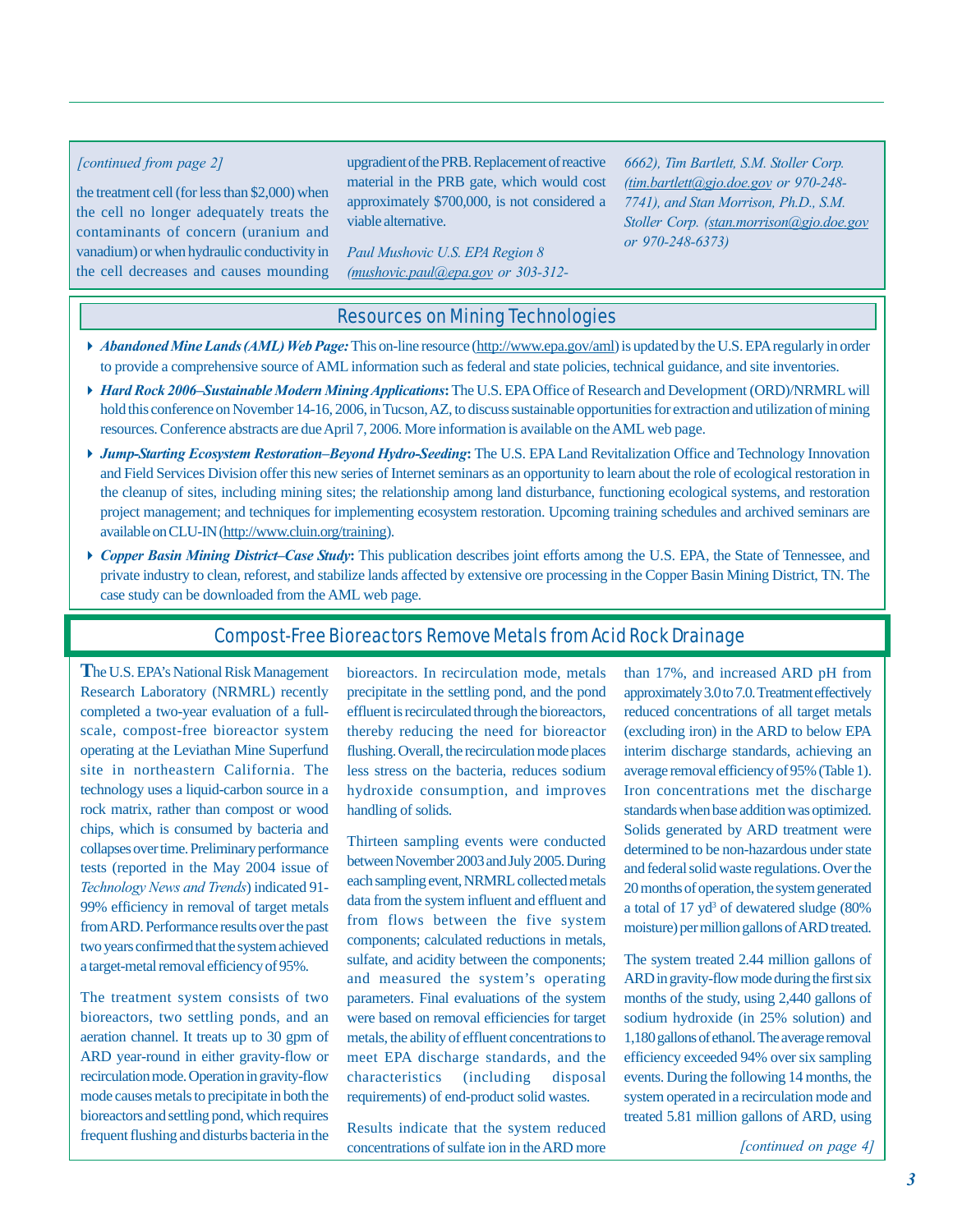## *[continued from page 3]*

approximately 5,820 gallons of sodium hydroxide and 2,805 gallons of ethanol. Removal efficiency in this mode exceeded 96% over seven sampling events. No difference in sulfate removal efficiencies was found between the two operational modes.

Capital costs for construction of the system were approximately \$836,600 for gravity-flow operations and \$864,100 for recirculation operations. Based on an average ARD flow rate of 9.45 gpm, operation and maintenance costs during these research activities were \$19.45 per 1,000 gallons of treated ARD.

NRMRL determined that compost-free bioreactors provide a constant source of readily oxidized ethanol and effective control of biological population dynamics. Rock substrate bioreactors also offer the advantage of being non-compressible, which stabilizes hydraulic conductivity, enhances precipitate flushing, and avoids short-circuiting of untreated ARD through the bioreactor.

The technology was limited more by weather conditions than operational issues. Though slower biological activity decreased the rate of sulfate reduction during the winter, effluent discharge standards were met year-round. Winter snow pack limited access to this remote site, requiring consumable materials such as sodium hydroxide, ethanol, and diesel fuel to

*Table 1. Although influent concentrations exceeded interim discharge standards as much as 580-fold, the Leviathan Mine bioreactor system reduced concentrations in ARD to levels 1- to 43-fold lower than standards*.

be transported to the site and stored in bulk during the summer. Similarly, equipment replacement, sludge dewatering, and sludge transfer needed to be performed during the summer months. The system required routine maintenance once each week, considerably less than alternative ARD remedies such as lime treatment.

The study determined that successful full-scale implementation of this technology relies on adequate space for the system components, staging areas, and support facilities. Application at the Leviathan Mine required approximately 0.75 acre. The system required less than 0.6 kilowatt hour (KW) of electricity for continuous operation in the recirculation mode. In gravityflow mode, it required less than 0.1 KW of energy that was supplied by a solar panel and storage batteries.

Based on these results, the bioreactor system will continue in recirculation mode to treat ARD at the Leviathan Mine. The system is continually optimized to reduce the quantity of alcohol and caustic chemicals needed in the treatment process. System enhancements during 2006 will include development of alternate power sources for the recirculation pumps, installation of redundant recirculation pumps to be available in the event of pump failure, and additional protection of the ARD recirculation lines by relocating them below grade. A comprehensive innovative technology report will be available later this summer through EPA's Superfund Innovative Technology Evaluation Program (online at [http://www.epa.gov/ORD/SITE](http://www.epa.gov/ORD/SITE/)/).

NRMRL anticipates that pilot-scale testing, which typically is required for bioreactors employing compost and wood chip matrices, is unnecessary for this technology at other ARD-impacted sites because uncertainties related to carbon availability, sulfate reduction efficiency, matrix compaction, and solids flushing are essentially eliminated. Instead, bench-scale tests can be used to optimize the ethanol dose necessary for sulfate reduction, to optimize the base type and dose required for acid neutralization, and to determine the volume of metal sulfide precipitate that will be generated by the treatment process.

*Contributed by Edward Bates, NRMRL (bates.edward@epa.gov or 513-569- 7774), Dr. Tim Tsukamoto, University of Nevada-Reno (timothyt@unr.edu), Glenn Miller, Ph.D., University of Nevada-Reno (gcmiller@unr.edu), and Matt Udell, Tetra Tech EM Inc. (matt.udell@ttemi.com or 916-853-4516)*

|                               | <b>Average Concentrations of Target Metals</b> |                  |                |                         |                       |  |
|-------------------------------|------------------------------------------------|------------------|----------------|-------------------------|-----------------------|--|
|                               | Aluminum<br>(mg/L)                             | Copper<br>(mg/L) | Iron<br>(mg/L) | <b>Nickel</b><br>(mg/L) | <b>Zinc</b><br>(mg/L) |  |
| <b>Gravity-Flow Mode</b>      |                                                |                  |                |                         |                       |  |
| <b>Influent</b>               | 37.5                                           | 0.69             | 117            | 0.49                    | 0.72                  |  |
| <b>Effluent</b>               | 0.1                                            | 0.005            | 4.9            | 0.07                    | 0.02                  |  |
| <b>Removal Efficiency (%)</b> | 99.7                                           | 99.3             | 95.8           | 86.6                    | 97.8                  |  |
| <b>Recirculation Mode</b>     |                                                |                  |                |                         |                       |  |
| <b>Influent</b>               | 40                                             | 0.79             | 116            | 0.53                    | 0.78                  |  |
| <b>Effluent</b>               | 0.05                                           | 0.005            | 2.7            | 0.07                    | 0.01                  |  |
| <b>Removal Efficiency (%)</b> | 99.9                                           | 99.4             | 97.7           | 86.8                    | 98.9                  |  |
| <b>EPA Standard</b>           | 2.0                                            | 0.016            | 1.0            | 0.094                   | 0.21                  |  |

# Evaluation of Mining Technologies Needs Standardized Performance-Based Measures

**T**he U.S. EPA laboratories and program offices continue to evaluate methods for determining the adequacy of site remediation. As part of this effort, EPA's Environmental Response Team Center (ERTC) evaluated performance-based measures that are needed for demonstrating reductions in mobility and bioavailability of contaminants (particularly metals) in soil. The evaluation identified a range of physical/ chemical, biological, and health risk-based tests as well as their advantages and limitations. Although test protocols for some of these technical performance measures

(TPMs) are not fully standardized, all of the methods use statistically designed sampling plans and interpretations based on site-specific data.

*[continued on page 5]* The study highlights bioavailability concerns commonly encountered during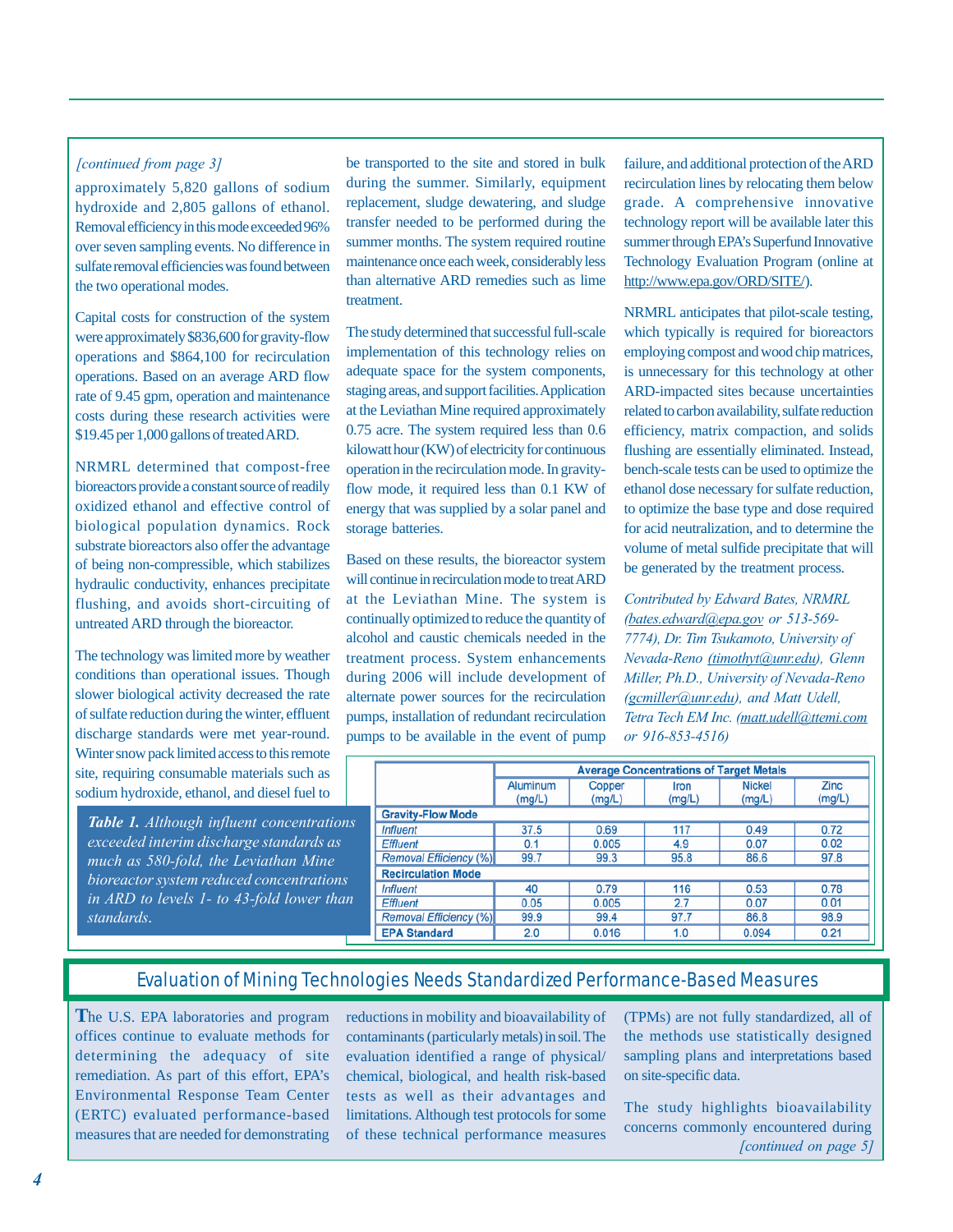### *[continued from page 4]*

evaluation of remediation technology at hardrock mining sites, particularly those employing organic soil amendments such as biosolids. In-situ biosolid technology involves introducing organic materials such as compost, manure, wood chips, or wood ash and nonorganic material such as lime to establish surface-soil structure and conditions amenable to plant growth. These materials are incorporated directly into contaminated soil or placed on top of the soil, which facilitates contaminant immobilization by chemical/biological processes such as adsorption. Iron and magnesium oxide concentrations, as well as the organic matter itself, render the biosolids particularly amenable to cadmium, lead, and zinc immobilization. Application of this in-situ technology does not reduce the concentrations of contaminants but it will reduce their bioavailability, mobility, and leachability. Typical regulatory tests determining total concentrations of contaminants do not illustrate the technology effectiveness. As a result, a broad suite of TPMs is needed to evaluate the ability of a technology to meet remediation goals involving contaminant mobility and/or toxicity reductions.

Physical/chemical extraction techniques identified during the ERTC evaluation include:

- *Pore-water measurement* obtained by analyzing contaminant concentrations in soil solution, which offers an absolute measurement of contaminant solubility.
- *Sequential extraction* that quantifies metal distributions in different solid phases of soil, allowing pre-remediation and postremediation comparisons to be made.

Biological-based techniques include:

- *Gastrointestinal absorption* procedures for measuring contaminant uptake in human colon cells through the study of membrane transport mechanisms and associated contaminant interactions.
- *Mineralization and assimilation assays* employing microbial mineralization and related carbon dioxide evolution to compare contaminant-free controls against soil/slurry solutions containing hydrophobic organic compounds.
- *Plant bioassays* involving analysis of plant tissue to determine if contaminants are present at elevated or potentially toxic levels, with the capability to measure bioavailability of a wide range of organic and inorganic compounds.
- *Earthworm assays* involving tests on survival, reproduction, growth, or contamination bioaccumulation of earthworms, which serve as important indicators of contaminant bioavailability in soil due to direct dermal contact.

Health risk-based techniques include:

- *Physiological-based extraction test (PBET) testing*, an in-vitro test network using grastrointestinal tract parameters representative of a human to predict bioavailability of metals from contaminated soil.
- *In-vitro extraction test*, a simplified PBET using an aqueous solution to simulate gastrointestinal fluid into which contaminated soil is introduced.

ERTC worked with field staff to demonstrate use of these TPM's for evaluating organicamendment technology at mining sites in Leadville, CO, Jasper, MO, Kellogg, ID, Picher, OK, and Prescott, AZ. Although regulatory concurrence on technology effectiveness varies, consistent application of TPMs allows for efficiency comparisons across similar technologies involving similar costs. EPA is working with other organizations such as the Interstate Technology and Regulatory Council to establish cost-effective and consistent protocols for using these TPMs.

*Contributed by Harry Compton, U.S. EPA ERTC (compton.harry@epa.gov or 732- 321-6751), Mark Sprenger, U.S. EPA ERTC (sprenger.mark@epa.gov or 732- 906-6826), and Scott Fredericks, U.S. EPA Office of Solid Waste and Emergency Response (fredericks.scott@epa.gov or 703-603-8771)*

# PRB Containing Processed Fish Bones Sequesters Metals from Ground Water

**O**ver the past decade, the U.S. Department of Defense, U.S. EPA, and other government or academic agencies sponsored demonstrations employing biogenic apatite as a reactive agent for remediation of soil and ground water. Early applications involved circulating pumped ground water into treatment tanks containing processed fish bones (known as Apatite  $II<sup>TM</sup>$ ) or the direct mixing of apatite into soil (see the March 2002 issue of *Tech Trends*, online at http:// [www.cluin.org/products/newsltrs/ttrend/](http://www.cluin.org/products/newsltrs/ttrend/) archive.cfm). More recently, apatite served as the reactive medium in a PRB demonstration

at the Success Mine and Mill site in northern Idaho. Evaluation of the system's performance over four years indicates that the PRB reduced concentrations of target metals in ground water 99%, significantly above the anticipated 75% reduction, but experienced difficulty maintaining a constant flow of water.

The PRB was installed in 2001 to address leaching of metals from approximately 500,000 tons of mine tailings at a former disposal area adjacent to a tributary of the Coeur d'Alene River. Below the tailings, an alluvial layer extends to bedrock at 16-20 feet bgs. Investigations indicated that soil contained lead, zinc, and cadmium in concentrations ranging from 1,000 to 4,000 mg/kg. Groundwater and surface seeps also contained elevated concentrations of the metal leachates, reaching 1.25 mg/L for cadmium, 1.44 mg/L for lead, and 177.0 mg/L for zinc.

Biogenic apatite was selected as the reactive medium due to its ability to stabilize metals in water through precipitation, co-precipitation, sorption, or biological stimulation. In addition, the organic carbon in apatite could

*[continued on page 6]*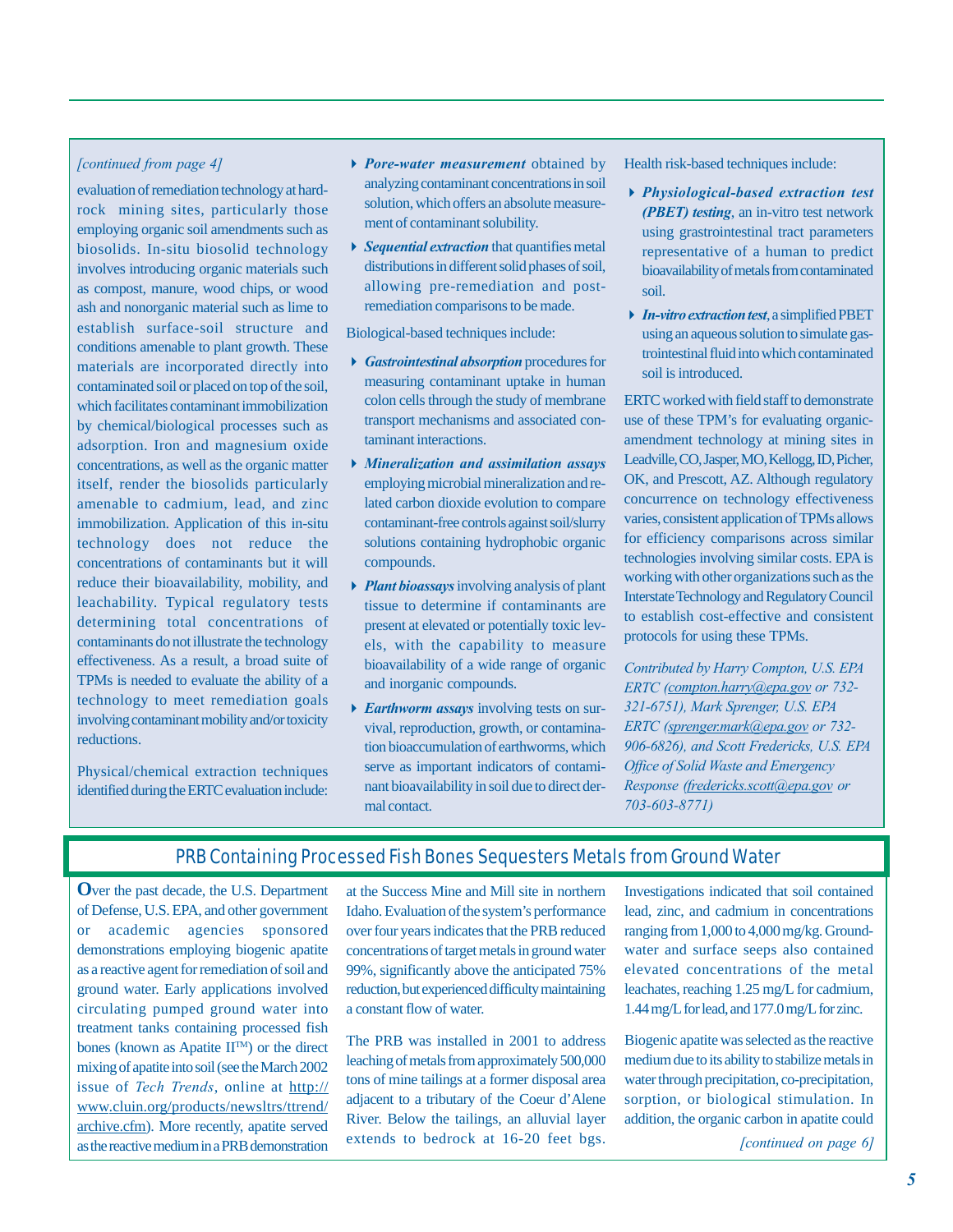### *[continued from page 5]*

serve as both an electron donor and carbon source for sulfate-reducing bacteria that accelerate precipitation of metal (particularly zinc) sulfides directly onto the reactive medium surface. Based on the results of bench-scale tests performed by the Idaho Department of Environmental Quality (IDEQ), fish-bone apatite was selected for the PRB rather than alternate forms such as synthetic hydroxyapatite, mineral apatite from phosphate rock, or cow bones.

Construction of the PRB involved excavation of a 15-ft-wide trench extending 14 feet bgs and 50-ft-long and between the tailings pile and creek. The trench was lined with type-V Portland cement in a baffled pattern to create a two-cell vault that would uniformly receive seep and alluvial ground-water flow. Each cell contains five 6-ft-wide, 9-ft-long chambers separated by plywood baffles that bring ARD into optimal contact with the reactive medium. Both cells were filled with 100% Apatite II.

The vault was plumbed and valved to allow sampling and potential replacement of the reactive media. A 1,200-ft grouted containment wall and hydraulic drain were installed upgradient of the PRB to divert water to the treatment vault while reducing migration of any contaminants bypassing the system. Captured ARD flows from the drain through underground piping and into the vault, where the water is split and piped into each of the two cells for parallel treatment. Upon exiting the vault, treated water discharges to a rock apron that routes it into the nearby creek. Water passes through the vault at a rate of approximately 5 gpm, resulting in a total residence time of approximately 24 hours.

After a year of operation, one of the cells exhibited plugging. A 1:1 mixture of pea gravel and apatite was mixed into the cell to increase porosity and the rate of treatment flow. Data collected over four years of monitoring indicate that water exiting the PRB contains lead and cadmium in average concentrations below the detection limits of 0.005 mg/L and 0.002 mg/ L, respectively. Zinc concentrations also decrease as a result of treatment, to below the average background level of 0.100 mg/L. Concentrations of these metals in the effluent consistently meet the State of Idaho criteria for drinking water. In addition, pH of the water increases from 4.5 before treatment to 6.5-7.0 upon exiting the PRB. Slightly elevated concentrations (approximately 10 ppm) of chemical byproducts such as ammonia and phosphate exist in water exiting the vault but decrease after passing through the rock apron.

Sample analysis also shows that water entering the vault contains an average sulfate concentration of 250 mg/L, while sulfate in water exiting the system ranges from 35 to 150 mg/L. X-ray diffraction analysis performed by Idaho National Laboratory (INL) confirmed high concentrations of sulfate in precipitates formed in the media. Detailed analyses of microbial communities within the PRB suggest that sulfate-reducing *Enterococci* bacteria are the primary drivers of sulfate reduction in the ARD. Analysis of the treated water indicates that these microbial populations do not exist in



the system effluent. Changes in key groundwater parameters indicate that a corresponding increase in metal precipitation is caused by the sulfate-reducing bacteria within the PRB (Figure 3).

Although influent initially entered the PRB at a rate of approximately 30 gpm, it quickly decreased to and remained at 5 gpm due to intake buildup of suspended alluvial silica and breakdown of the apatite. Subsequent system optimization conducted by researchers from INL and IDEQ involved replumbing of the intakes, which had little effect on the rate of treatment flow. In addition, INL injected air into both treatment cells during a single event last spring in order to aerate the apatite medium and to decrease overflow at both of the cell inlets. Air sparging resulted in a 7- to 15-fold temporary increase in treatment flow and cessation of the overflow. Overall results indicate that mixing of apatite with pea gravel did not improve the rate of treatment flow or decrease performance of the system.

A total of approximately 150 pounds of lead, 100 pounds of cadmium, and 10,000 pounds of zinc were sequestered in the vault during the demonstration, over 80% of which collected in the first two treatment chambers of both cells. As of mid 2005, field investigations suggested that about 40% of the barrier was spent. The reactive media consequently were removed from the apatite/ gravel cell and disposed onsite as nonhazardous waste later in the year. The cell was re-filled with limestone in the first chamber and a mixture of apatite and plastic packing rings (to provide additional aeration) in the remaining four chambers.

Due to its extremely high concentrations relative to lead or cadmium, zinc is expected

#### *[continued on page 7]*

*Figure 3. Changes in key ground-water parameters within the Apatite II PRB indicate that pH of the ARD is buffered during treatment and that metals are sequestered from ARD primarily within the first two treatment chambers.*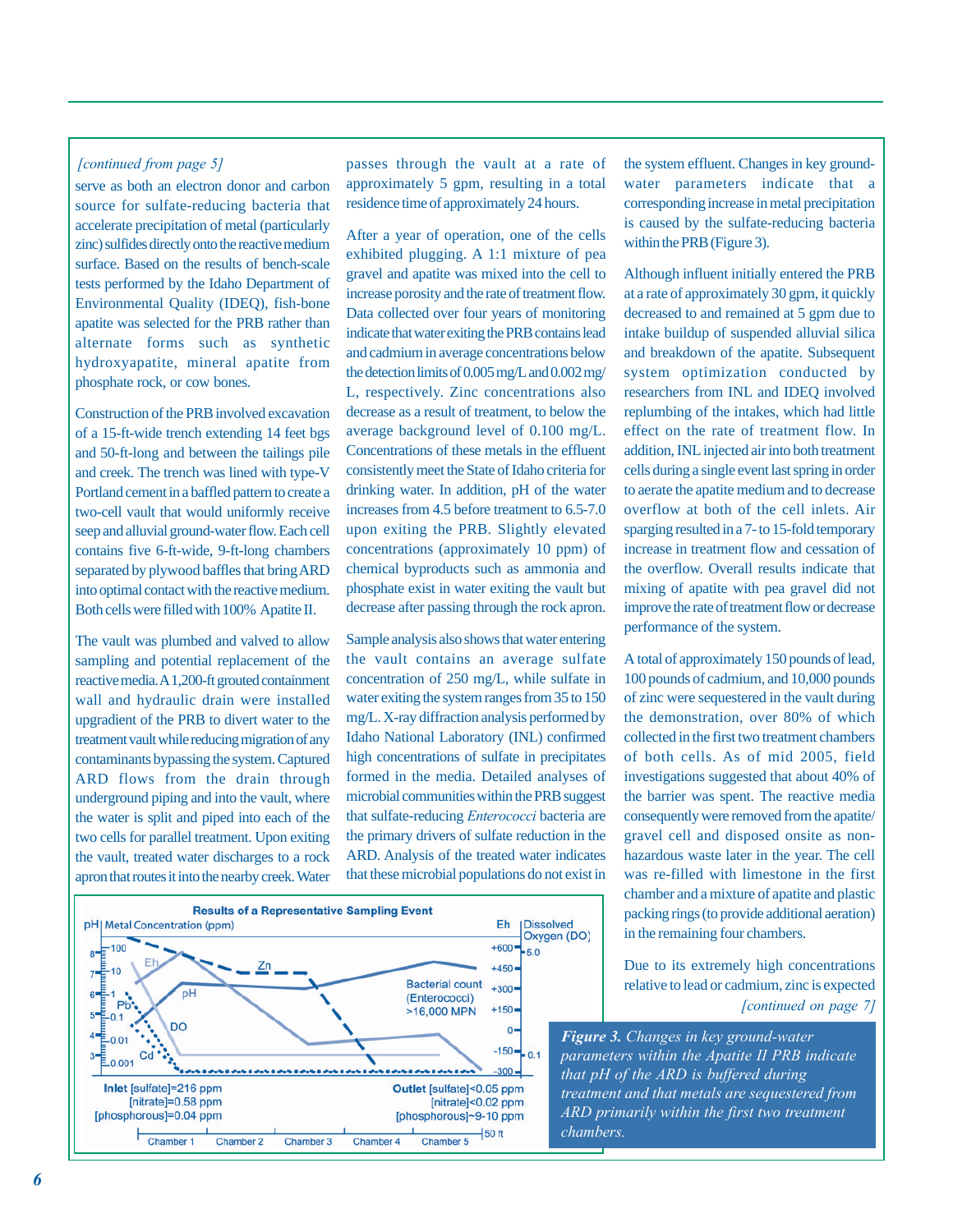## *[continued from page 6]*

to serve as the indicator of PRB breakthrough. Longevity of the PRB will depend upon the ability to reduce system plugging and maintain an adequate rate of treatment flow. Construction of the PRB cost more than \$500,000, including \$35,000 for 100 tons of Apatite II.

Similar performance results were demonstrated for an apatite PRB at the Nevada Stewart Mine

Site near Wallace, ID, where routine air injections are performed to reduce system plugging. Animal toxicity studies conducted by the IDEQ at that site (using the invertebrate *Ceriodaphnia dubia* and the fathead minnow *Pimephales promelas*,) demonstrated complete toxicity removal for both species from contaminated water that had passed through the PRB. Additional microbiological studies recently conducted at New Mexico State University (NMSU) suggest that apatite can induce biodegradation of contaminants such as perchlorate, TNT, and RDX.

*Contributed by Bill Adams, EPA Region 10 (adams.bill@epa.gov or 206-553- 2806), Neal Yancey, INL (neal.yancey@INL.com or 208-526- 5157), James Conca, Ph.D., NSMU (jconca@cemrc.org or 505.706.0214), and Judith Wright, Ph.D., PIMS NW, Inc. (judith@pimsnw.com or 505.628.0916)*

## MWTP Demonstrates Integrated Passive Biological System for Treating Acid Rock Drainage

**T**he U.S. EPA and U.S. DOE recently completed a four-year, pilot-scale demonstration of a passive biological system for treating ARD at the Surething Mine near Elliston, MT. Mining of gold, zinc, and lead at this mine from the late 1800's until the mid 1950's exposed sulfide mineralization to the environment, which led to ARD discharge from the mine adit. In addition to being highly acidic, the ARD contained elevated concentrations of iron, aluminum, copper, zinc, lead, arsenic, cadmium, and manganese. This demonstration was one of several sponsored by the Mine Waste Technology Program to identify effective source-control technologies for retarding or preventing acid generation at mining sites.

The technology's multi-stage process at the Surething Mine involved sequential passage of ARD from the mine adit through three adjacent anaerobic reactors and an aerobic reactor. Anaerobic treatment relied on sulfatereducing bacteria that reduced dissolved sulfate to hydrogen sulfide, which reacted with dissolved metals to form insoluble metal sulfides. This bacterial metabolism also produced bicarbonates that increased pH of the ARD and limited dissolution of metal. Seven of the eight target metals were addressed through the anaerobic process.

The treatment system was constructed in the summer of 2001. It was designed to treat a maximum ARD flow rate of 2 gpm, although rates varied due to seasonal influences and reached 10 gpm during spring runoff. The

first anaerobic reactor through which ARD passively flowed was constructed of a mixture of cow manure and walnut shells. Cow manure provided a source of easily degradable organic carbon and large populations of sulfatereducing bacteria. The walnut shells provided a longer-term source of organic carbon and the structural strength needed to maintain permeability of the mixture. Bench-scale tests indicated that this initial reactor would successfully establish the sulfate-reducing conditions needed for the overall system, but also that it would be the first to fail due to bacterial incompatibility with the low pH of feed water. Sulfate-reducing capabilities also were challenged by the presence of iron ion in the ARD, 95% of which existed in the ferric state.

Drainage water then flowed passively through the second anaerobic reactor, which was constructed of limestone cobbles that added alkalinity to the water. Earlier laboratory tests indicated that the previous cell's reduction of ferric iron to ferrous iron reduced the extent of limestone "armoring" from ferric iron precipitates during ARD residence in this reactor. The third adjacent reactor, containing the same cow manure/walnut shell mixture as the first, served as the primary driver of sulfideprecipitating reactions that removed metals from solution. With the exception of manganese, concentrations of all target metals in water exiting this reactor were below state water quality standards.

Drainage water leaving the final anaerobic reactor was aerated by routing it through 300

feet of corrugated pipe "riprap" (a sequence of small partitions placed in the pipe to increase reaction-time solution mixing). The water was allowed to aerate 2-3 hours more in an above-ground tank before passively flowing into the fourth reactor for aerobic treatment. This final reactor was constructed of a shallow, baffled limestone bed that provided an environment for indigenous manganese-oxidizing bacteria to thrive and for subsequent removal of manganese as a precipitate. After modifications were performed to the final reactor, 99% removal

*[continued on page 8]*

# Contact Us

*Technology News and Trends* is on the NET!

View, download, subscribe, and unsubscribe at:

<http://www.epa.gov/tio> <http://cluin.org/newsletters>

*Technology News and Trends* welcomes readers' comments and contributions. Address correspondence to:

John Quander Office of Superfund Remediation and Technology Innovation (5102G) U.S. Environmental Protection Agency Ariel Rios Building 1200 Pennsylvania Ave, NW Washington, DC 20460 Phone: 703-603-7198 Fax: 703-603-9135